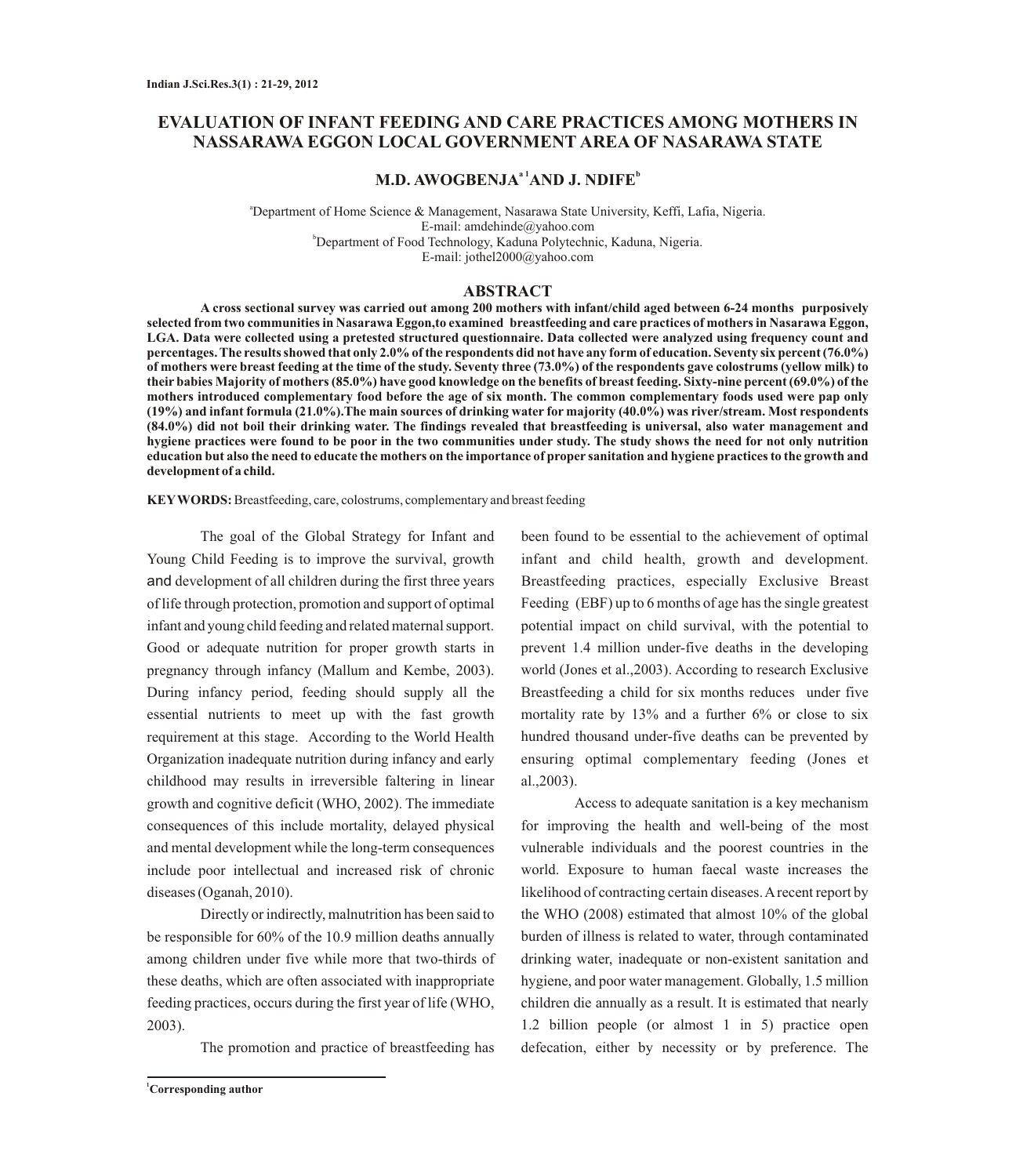transition to improved sanitation is accompanied by more than a 30% reduction in child mortality while sanitation reduces morbidity by almost 37%. An estimated 50% of cases of malnutrition are associated with repeated diarrhoea and intestinal infections as a result of unsafe water, inadequate sanitation or insufficient hygiene. This accounts for 860,000 preventable child deaths per year (WHO, 2008). Ideal sanitation facilities can be define as those that promote safe treatment of human waste for health and for the environment; limit human exposure to faecal matter; avoid contamination of water and food sources; provide secure spaces for men, women and children to defecate, each with their unique needs and encourage hygienic practices including hand washing.

The survival risks of early childhood in Nigeria remain considerable. A newborn Nigeria baby has a 30 times higher chance of dying before the age of five years than a baby born in the developed, industrialized countries. Available data on the regional prevalence of diarrhea, under nutrition and under-five mortality in Nigeria showed that each of them are far more prevalent in northern part than in the southern part of Nigeria (UNICEF ,2001). According to National Demographic and Health Survey (NDHS) (2008), infants and under-five mortality rates in Nigeria are 86 per 100 and 138 per 1000 respectively. Also, 41% and 25.4% of children under-five in Nigeria and Nasarawa State respectively are stunted. In addition, 14% and 3.2% of children under-five are wasted in Nigeria and Nasarawa State respectively while 23% and 5.7% of children underfive are under weight in Nigeria and Nasarawa State respectively, hence there is a silent emergency.

The main objective of this study is to evaluate the infant feeding and care practices of mothers in Nassarawa Eggon Local Government Area of Nasarawa state in North central of Nigeria.

# **METHODOLOGY**

#### **Study Design**

A cross-sectional research design method was adopted for this study. The study was conducted between September 2009 and November 2009.

#### **Study Area**

The area of the study was Nassarawa Eggon town

and Ashneata Communities of Nassarawa Eggon Local Government Area. The communities are semi-urban , inhabited by the Eggons. The major pre-occupation of the people is farming and trading.

## **Study Population and Sampling Techniques**

The population of the study was drawn from mothers with children between the age of 6 months and 24 months. A total of two hundred (200) mothers infant pairs were purposively selected from the two communities. Characteristics used in the selection were: Mother having an infant/child aged between 6-24 months, and mothers willing and available to participate in the study.

# **Data Collection and Statistical Analysis**

The tool that was used to collect information was through questionnaire and in-depth interviews. The questionnaire was pretested on a small sample of selected households in setting similar to that of the study area. The mothers of the children were interviewed in their homes. The questionnaires were administered by two trained undergraduate students together with the researcher to individual mothers in each community. Those who could not write were assisted by the undergraduate students to complete the questionnaire.

#### **Data Analysis and Statistical Analysis**

The data were analyzed using Statistical package for Social Scientist software (SPSS 16 version).

## **RESULTS**

#### **Socio-Demographic Characteristics of Respondents**

Table 1 show the demographic characteristics of the 200 respondents studied, most of the respondents (44%) were between the age of 31-40 years, 35% age were between 21-30 years while the least (15%) were between 41-50 years. Majority (82%) of the respondents were married, 11% widowed and 7% divorced. The majority (98%) of the mothers had one form of education , with 50% of the mothers having secondary education and only 12 % obtained post secondary education while only 2% had no any form of education. On the occupation status of the mothers,90% were involved in income-generating activities such as farming, artisan petty trading/Business with the most (34%) of them been farmer while only 13% of the mothers were civil servants.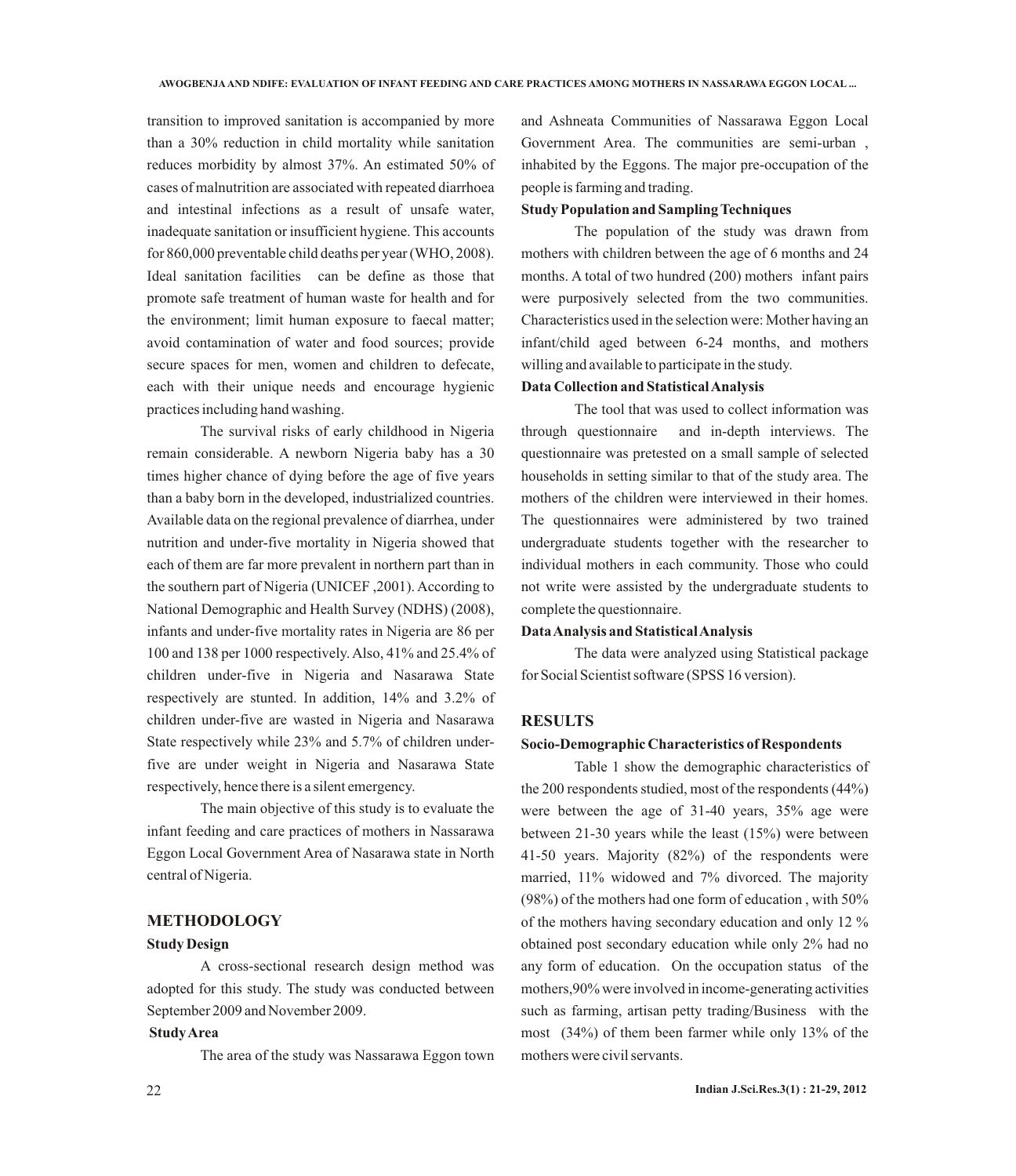| <b>Characteristics</b>          | Frequency      | Percentage |
|---------------------------------|----------------|------------|
| Mother's age (years)            |                |            |
| < 20                            | 12             | 6.0        |
| $21 - 30$                       | 70             | 35.0       |
| $31 - 40$                       | 88             | 44.0       |
| $41 - 50$                       | 80             | 15.0       |
| <b>TOTAL</b>                    | 200            | 100        |
| <b>Marital Status of Mother</b> |                |            |
| Married                         | 164            | 82.0       |
| Divorced                        | 14             | 7.0        |
| Widow                           | 22             | 11.0       |
| <b>TOTAL</b>                    | 200            | 100        |
| <b>Education Level</b>          |                |            |
| Never been to school            | $\overline{4}$ | 2.0        |
| Quranic/Adult education         | 10             | 5.0        |
| Primary School                  | 60             | 30.0       |
| Secondary School                | 102            | 51.0       |
| Post Secondary School           | 24             | 12.0       |
| <b>T0TAL</b>                    | 200            | 100        |
| Occupation                      |                |            |
| Housewife (Does nothing)        | 20             | 10.0       |
| Farming                         | 68             | 34.0       |
| Artesan                         | 44             | 22.0       |
| Trading/Business                | 42             | 21.0       |
| Civil Servant                   | 26             | 13.0       |
| <b>TOTAL</b>                    | 200            | 100        |
|                                 |                |            |
| <b>Child's Age (Months)</b>     |                |            |
| $6 - 8$                         | 82             | 41.0       |
| $9 - 11$                        | 28             | 14.0       |
| $12 - 14$                       | 28             | 14.0       |
| $15 - 17$                       | 22             | 11.0       |
| $18 - 20$                       | 16             | 8.0        |
| $21 - 24$                       | 10             | 5.0        |
| <b>TOTAL</b>                    | 200            | 100        |

**Table 1: Socio-Demographic characteristics of mother and child**

# **Table 2:Sources of Water/Food Management Practices**

| <b>Characteristics</b>           | Frequency  | Percentage |
|----------------------------------|------------|------------|
| Source of drinking water         |            |            |
| River/Stream                     | 80         | 40.0       |
| Open well                        | 46         | 23.0       |
| Protected well                   | 30         | 15.0       |
| Pipe-borne water                 | 44         | 22.0       |
| <b>TOTAL</b>                     | 200        | 100        |
| <b>Storage of Drinking water</b> |            |            |
| Plastic container                | 82         | 41.0       |
| Aluminium container              | 6          | 3.0        |
| Claypot                          | 112        | 56.0       |
| <b>TOTAL</b>                     | <b>200</b> | 100        |
| <b>Storage of food</b>           |            |            |
| No means of storage              | 150        | 75.0       |
| Refrigeration/cool storage       | 50         | 25.0       |
| <b>TOTAL</b>                     | 200        | 100        |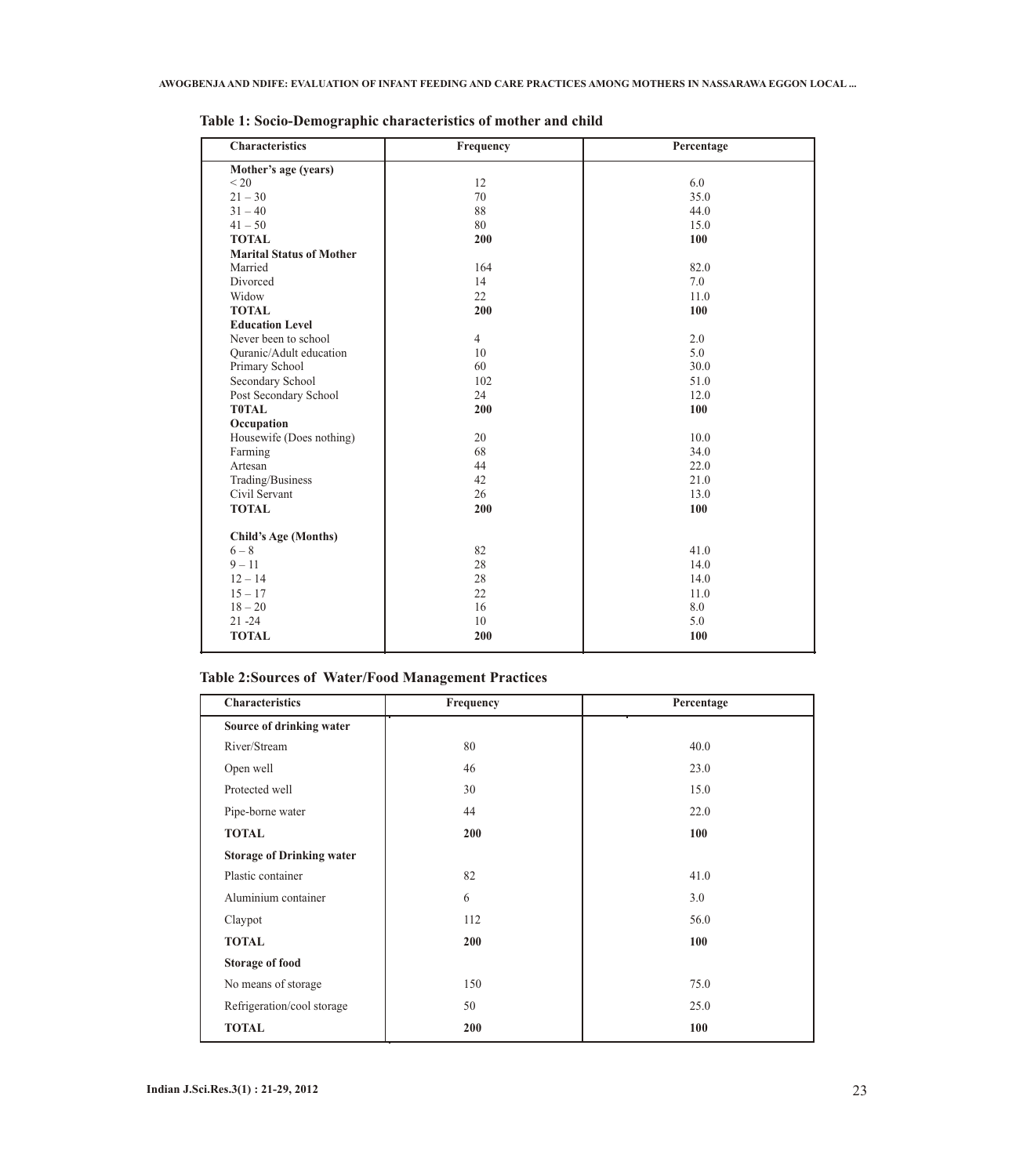# **WaterManagement Practices**

Access to adequate sanitation is a key mechanism for improving the health and well-being of the most vulnerable individuals and the poorest countries in the world. Exposure to human faecal waste increases the likelihood of contracting certain diseases.

The result of water management practices of the respondents is illustrated in table 2 and the study revealed

that, the main source of drinking water of the respondents was river/stream (40%), followed by open well and pipeborne water with 23% and 22% respectively. Clay pots (56%) were their main means of storing water, and 41% stored their water in plastic containers. On food storage the result shows that 75% of the respondents had no specific means of storing food while the remaining 25% said they stored their foods in refrigerator.

| <b>Characteristics</b>                        | Frequency      | Percentage |
|-----------------------------------------------|----------------|------------|
| <b>Boiling of water</b>                       |                |            |
| Every time                                    | 12             | 6.0        |
| Some time                                     | 20             | 10.0       |
| None                                          | 168            | 84.0       |
| <b>TOTAL</b>                                  | 200            | 100        |
| Utensils used in feeding baby                 |                |            |
| Feeding bottle                                | 42             | 21.0       |
| Spoon                                         | $\overline{4}$ | 2.0        |
| Cup                                           | 16             | 8.0        |
| All of the above                              | 138            | 69.0       |
| <b>TOTAL</b>                                  | 200            | 100        |
| <b>Sterilization of feeding utensils</b>      |                |            |
| Every time                                    | 16             | 8.0        |
| Some time                                     | 48             | 24.0       |
| None                                          | 136            | 68.0       |
| <b>TOTAL</b>                                  | 200            | 100        |
| Washing of hands before preparing baby's food |                |            |
| Every time                                    | 48             | 24.0       |
| Some time                                     | 136            | 68.0       |
| None                                          | 16             | 8.0        |
| <b>TOTAL</b>                                  | 200            | 100        |
|                                               |                |            |

**Table 3: Hygiene practices of the Respondents**

The result obtained on the hygienic practices of the respondents (Table- 4) shows that majority (84%) of the respondents did not boil their water before drinking, 10% sometimes while only 6% boiled their water every time. Sixty-nine percent of the respondents used either spoon, feeding bottle or cup in feeding their child while 21 % said they use only feeding bottle. Most (68%) mothers did not sterilize their feeding utensils, with 24% sterilizing feeding

utensils some time and the remaining (8%) every time. Majority (68%) of mothers washed their hands some time before preparing baby's food with only 24% washing hands all the time.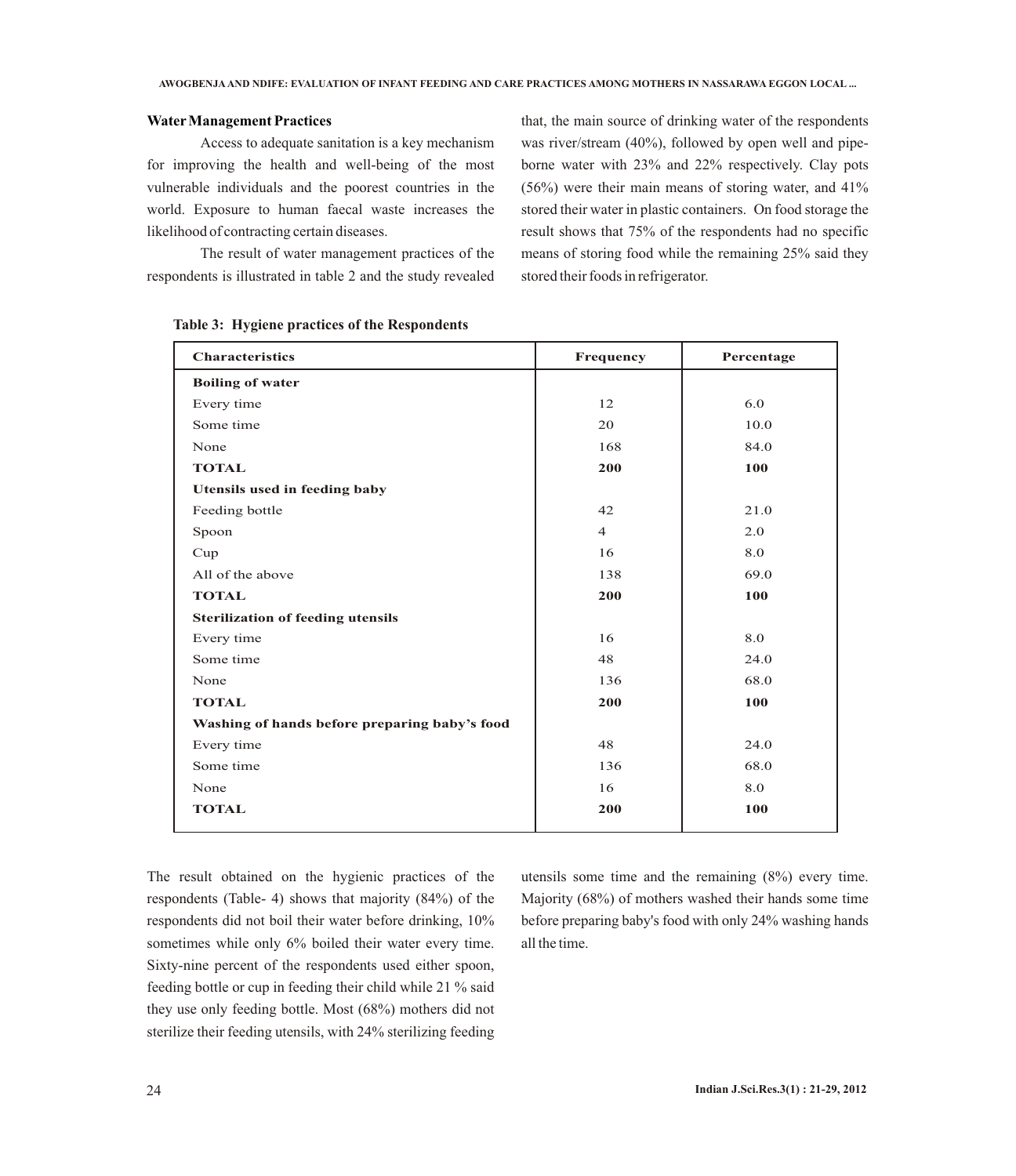| <b>Characteristics</b>                     | Frequency      | Percentage   |
|--------------------------------------------|----------------|--------------|
| Breastfeed baby at the time                |                |              |
| Yes                                        | 152            | 76.0         |
| No                                         | 48             | 24.0         |
| <b>TOTAL</b>                               | 200            | 100          |
| Ever breastfed the baby                    |                |              |
| Yes                                        | 48             | 100.0        |
| No                                         | $\overline{0}$ | $\mathbf{0}$ |
| <b>TOTAL</b>                               | 48             | 100          |
| <b>Reason for stopping</b>                 |                |              |
| Weaned the baby                            | 24             | 50.0         |
| Health problem                             | 10             | 20.8         |
| No milk production                         | 14             | 29.2         |
| <b>TOTAL</b>                               | 48             | 100          |
| Interval of giving breast milk (hours)     |                |              |
| On demand                                  | 100            | 50.0         |
| $1 - 2$                                    | 22             | 11.0         |
| $3 - 4$                                    | 36             | 18.0         |
| $5 - 6$                                    | 42             | 21.0         |
| <b>TOTAL</b>                               | 200            | 100          |
| Gave colostrums to baby                    |                |              |
| Yes                                        | 146            | 73.0         |
| N <sub>o</sub>                             | 54             | 27.0         |
| <b>TOTAL</b>                               | 200            | 100          |
| Time of initiation of Breastfeeding (hour) |                |              |
| $0 - 1$                                    | 124            | 61.7         |
| $2 - 4$                                    | 33             | 16.4         |
| $5 - 10$                                   | 8              | 4.1          |
| $11 - 20$                                  | 22             | 11.0         |
| After 24                                   | 13             | 6.8          |
| <b>TOTAL</b>                               | 200            | 100          |
| Reason for not given colostrums            |                |              |
| Baby refuse to suck                        | 44             | 22.2         |
| It causes diarrhea to baby                 | 30             | 14.8         |
| It is not good for the baby                | 15             | 7.4          |
| No milk production                         | 74             | 37.1         |
| Nothing                                    | 37             | 18.5         |
| <b>TOTAL</b>                               | 200            | 100          |
| Knowledge of exclusive breastfeeding       |                |              |
| Know                                       | 188            | 94.0         |
| Don't know                                 | 12             | 6.0          |
| <b>TOTAL</b>                               | 200            | <b>100</b>   |
| Time for it (months)                       |                |              |
| < 4                                        | 9              | 4.3          |
| 4                                          | 127            | 63.9         |
| 5                                          | 17             | 8.5          |
| 6                                          | 36             | 18.1         |
| Don't know                                 | 11             | 5.3          |
| <b>TOTAL</b>                               | 200            | 100          |
| <b>Importance of breastfeeding</b>         |                |              |
| Know                                       | 170            | 85.0         |
| Don't know                                 | 30             | 15.0         |
| <b>TOTAL</b>                               | 200            | 100          |

**Table 4: Breastfeeding Awareness and practices of the respondents**

# **Infant Feeding Practices**

The results on breastfeeding practices and knowledge in Table- 5 shows that, most (76%) of the respondents were breastfeeding at the time of the study while 24% were not breastfeeding, however when asked whether they ever breastfeed all answered in the affirmative. On the reason for breastfeeding stoppage, weaning was mentioned by 50%; health problem by 5%, lack of milk production by 7% while others gave no reason. Only 50% of the respondents gave breast milk on demand, 16% claimed to give between 5 to 6 times a day.

This study shows that 61.7% of the babies were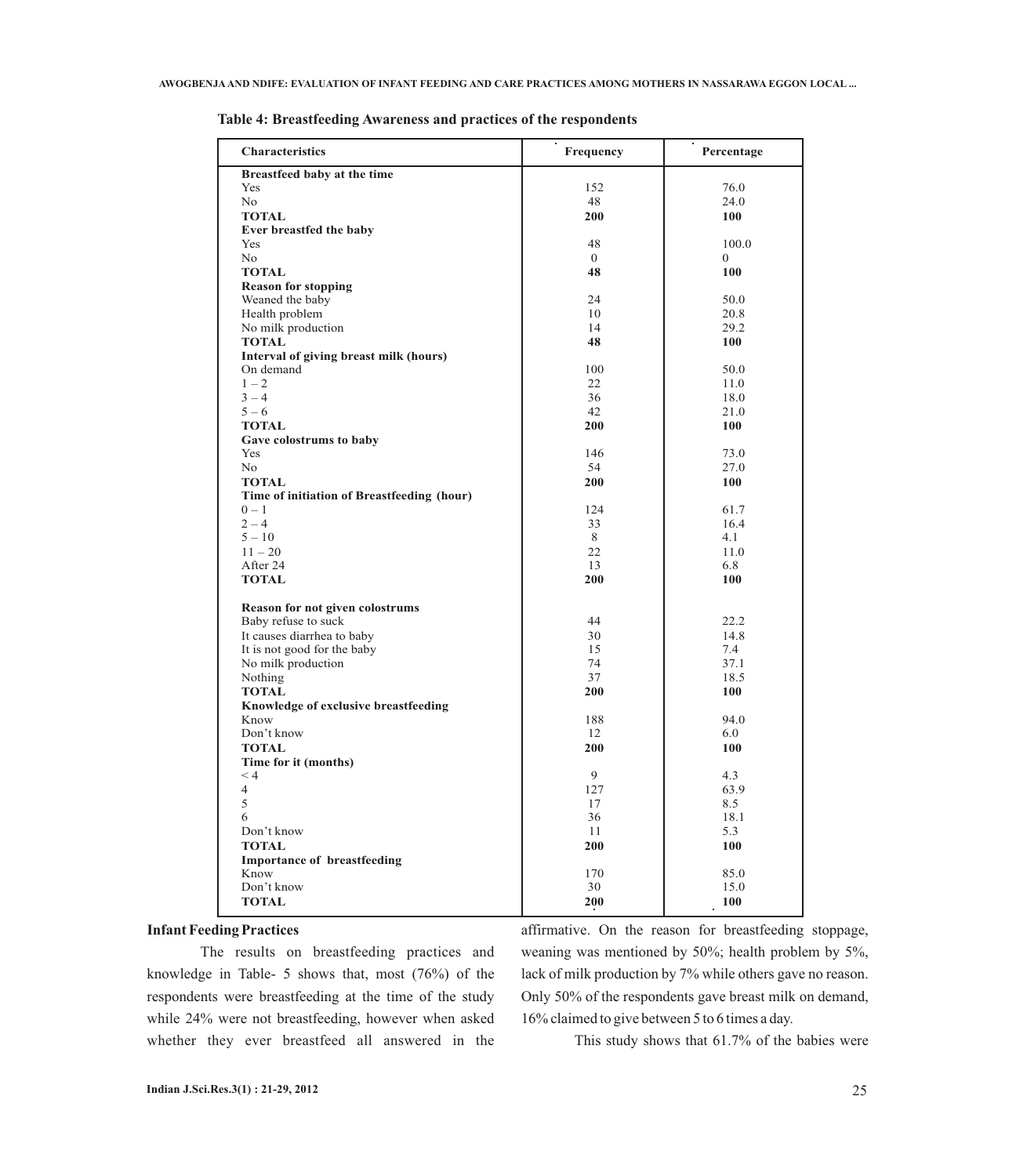initiated to breast milk within one hour of life (Table 5), 16.4% within four hours, 11% between 10 and 20 hours, and 6.8% after 24 hours of life. On colostrums consumption, 73% of respondents gave colostrums (yellow milk) to the baby while 27% did not. Various reason were given with No milk production (37.1%) having the highest value, baby refused to suck breast (22.2%) and no reason (18.5%) while it is not good for the baby has 7.4% as the least. It was noted that 94% of the respondents claimed they known of exclusive breastfeeding while 6% did not, however on the time frame of exclusive breastfeeding, 18.1% mentioned 6 months, followed by 4 months, 5 months and less that 4 months with 63.8%, 8.5% and 4.3% respectively.

Concerning the breastfeeding awareness, the study found that almost all mothers knew about exclusive breastfeeding with many giving the exact time frame for the practice as well as 85% of mothers gave at least one importance of breastfeeding similar to benefits of breastfeeding listed by Mallum and Kembe (2003)

| <b>Variables</b>                         | Frequency      | Percentage |
|------------------------------------------|----------------|------------|
| Other food given to baby                 |                |            |
| Water                                    | 52             | 26.0       |
| Pap only                                 | 38             | 19.0       |
| Turnbrown                                | 30             | 15.0       |
| Kunu                                     | 14             | 7.0        |
| Formula food                             | 42             | 21.0       |
| Pap and Akara                            | 24             | 12.0       |
| <b>TOTAL</b>                             | 200            | 100        |
| Age other foods were introduced (months) |                |            |
| $\mathbf{1}$                             | $\overline{4}$ | 2.0        |
| $\overline{2}$                           | 8              | 4.0        |
| 3                                        | 38             | 19.0       |
| $\overline{4}$                           | 50             | 25.0       |
| 5                                        | 38             | 19.0       |
| 6                                        | 62             | 31.0       |
| <b>TOTAL</b>                             | 200            | 100        |
| Reason for introduction before 6 months  |                |            |
| Milk not adequate for the baby           | 68             | 49.3       |
| So that others can feed the baby         | 40             | 29.0       |
| So the baby can be more strong           | 30             | 21.7       |
| <b>TOTAL</b>                             | 138            | 100        |
| Preparation of formula food              |                |            |
| Follow producer's instruction            | 34             | 81.0       |
| Make it watery for easy swallow          | 8              | 19.0       |
| <b>TOTAL</b>                             | 42             | 100        |

**Table 5: Complementary Feeding practices of the respondents.**

Table 6 presents data on complementary feeding practices, the result shows that only 31.0% of respondents introduced complementary foods at 6 months, followed by 25.0% at 4 months and 19.0% for 3 and 5 months each while 4.0% for 2 months and 2.0% for 1 month. On the reason why complementary food was introduced before 6 months,

49.3% said milk was not adequate for the baby, 29.0% said, so that other people can feed the baby in mother's absence while 15% said the child will be stronger. For those that used formula foods, 81% of the respondents followed producer's guidelines for preparation while 19% did not.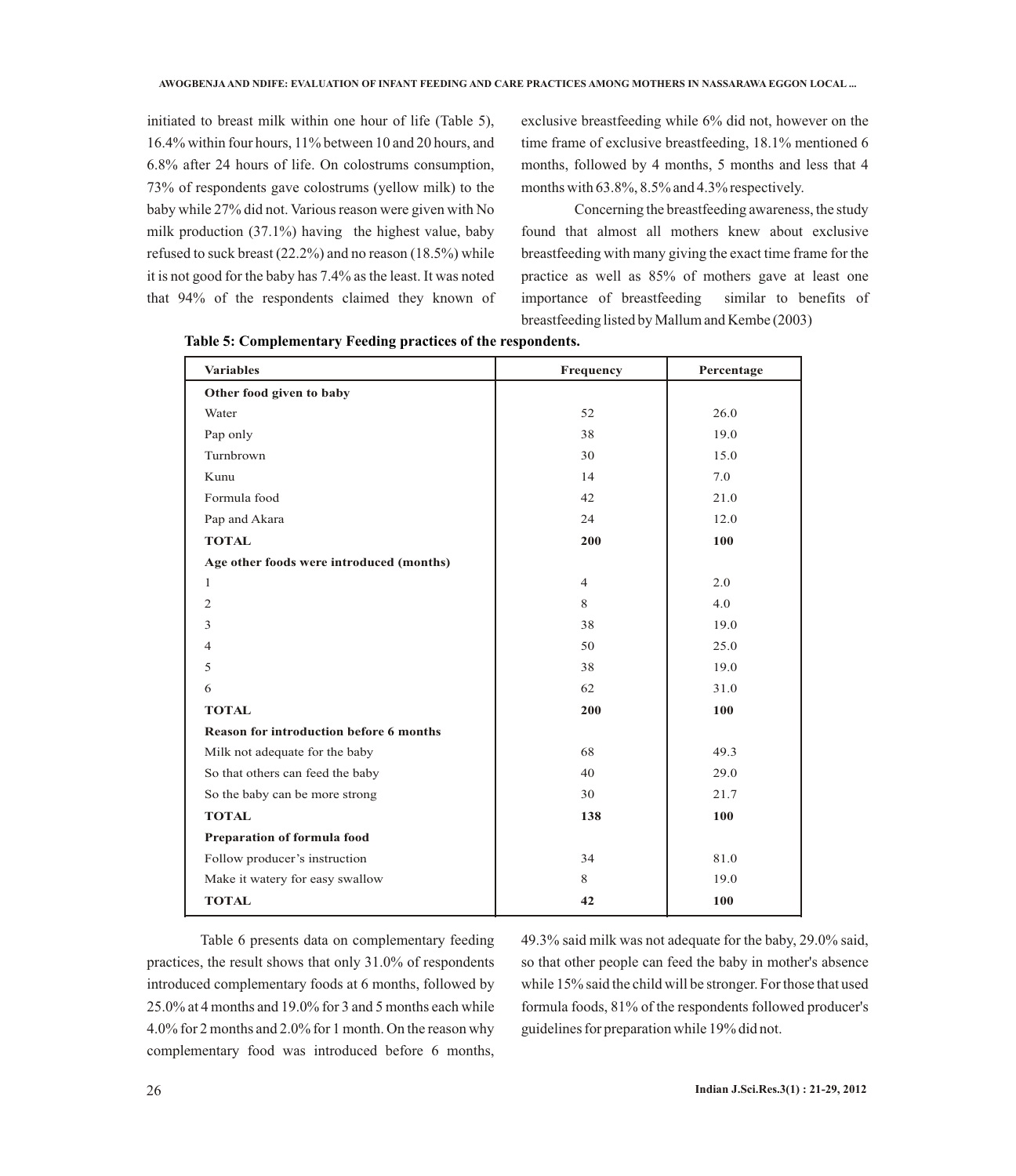# **DISCUSSION**

Generally the prevalence of breastfeeding is high (100%) indicating that breastfeeding is a universal practice among the mothers in the study area, but only one-third could be said to practiced Exclusive Breast Feeding (EBF). The high breast feeding prevalence observed compares with previous community based study in a similar rural community in Ogun state (Oganah, 2010). The EBF rate of 31.0% recorded in this study is higher the national mean of 11.7% (NDHS, 2008). This may be because of the educational and occupational status of the mothers who mostly have nothing less than primary school education and also house wives or self employed and therefore probably more time for breast feeding , studies have reported a positive relationship between education status and occupation of mothers and breast feeding (NDHS,2008; Anigo et al.,2010).

Majority (61.7%) of mothers in this study was found to have initiated breast feeding within one hour of birth which is also higher than the national figure of 38.5% reported by National Demographic and Health Survey (2008). This practice should be commended and encouraged because apart from the fact that early initiation of breast feeding increases chances of breast feeding, lengthens the duration of breast feeding and assist uterus involution thus preventing postpartum hemorrhage, early initiation especially within one hour of death has been found to reduced neonatal mortality (Edmond et al.,2006). Although majority (73.0%) of the mothers gave the yellow milk (colostrums), a reasonable proportion (27.0%) did not give sighting refusal of baby to suck; it causes diarrhea, dirty not well for the baby, no breast milk production as reasons. These reasons may not be unconnected to the culture and traditional beliefs of the people the people which sees the yellow milk as unwholesome and therefore should be expressed or washed out before a baby is put to breast. This further revealed also lack of understanding on the rationale behind given the yellow milk (colostrums). The consequence of this is that babies are not only denied the antibodies and other anti-infective proteins present in the yellow milk which is meant to protects against allergy and infection especially the bacterial infections that are a danger to newborn babies but also Vitamin A which confers

immunity on the babies against childhood diseases such as measles.

Findings in this study revealed that 83.3% of mothers continued to breast feed after introduction of complementary foods while 50.0% practiced on demand breastfeeding. On demand breastfeeding practice among the mothers may be attributed to the fact that most of the respondents are either house wives or self employed and therefore constantly with their children. Continue frequent on demand breastfeeding until 2 years of age or more is one of the guiding principles for complementary feeding (WHO, 2003). These practices should be encouraged because on demand breastfeeding allows the child to regulate their intake according to their body needs thus expressing their appetite fully (WHO, 2003).

Out of the 69.0% of the mothers that introduced complementary foods before the age of 6months majority, (25.0%) did so at 4 months. This may be due to the erroneous belief of mothers that EBF is only for 4 months and not 6 months as recommended by the World Health Organization (WHO, 2003). The implication of this is that apart from the fact that complementary foods started too early which raises nutrition and health issues, it also revealed lack of understanding of mothers on the rationale behind guiding principles of nutrition and the benefits of breastfeeding.

Generally pre-lacteal foods are known to interfere with early attachment of the infant to breast. In this study, water was found to be the most common item first given to infants. This can be said to be rooted in culture\ tradition and perception of the people that infants need water is necessary to quench thirst (especially during hot weather) as the breast milk do not contain enough water for the child. This finding is similar to the trend observed by Oganah (2010) among mothers in rural community of Ogun state.

The main complementary food given by majority (21.0%) of the mothers was infant formula and closely followed by pap or ogi  $(19.0\%)$  and Turn brown  $(15.0\%)$ . This result is at variance with other studies which reported home prepared complementary foods as those been the main complementary giving by mothers (Oganah and Dalmeida, 2008; Oganah, 2010).The reason one may proffer for the use of infant formula by these mothers may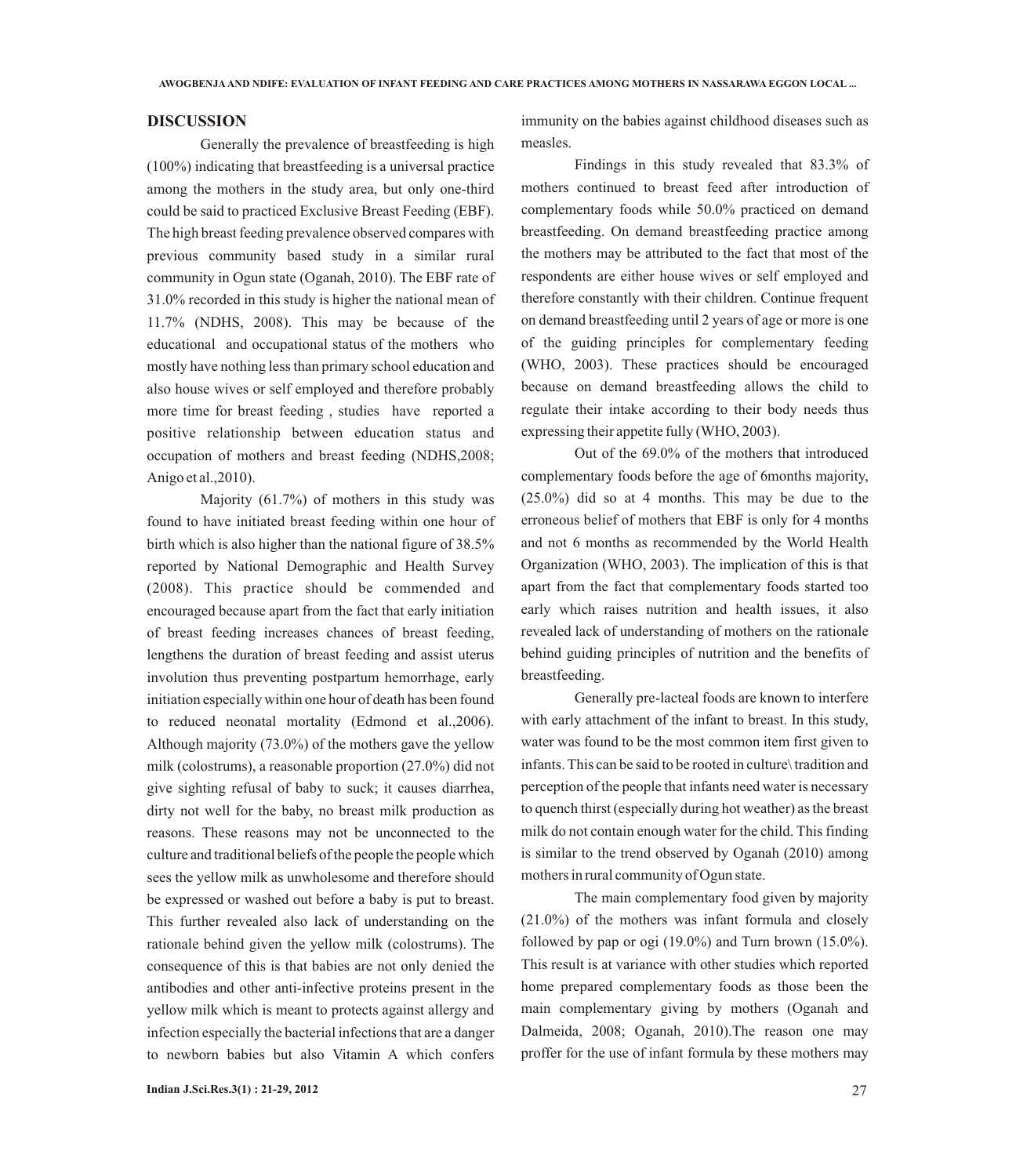be because since 34.0% of the mothers were employed either as civil servants or traders\ business and maybe have little time for the preparation of home prepared complementary food because of their work schedule and therefore depend on already processed foods which require lesser time for preparation. The consequence of this is that when this is view along the background that majority of the respondents are low income earners, the cost of infant formula and nearly total lack or absence of amenities such as water and energy in our rural areas one cannot be far from the truth by concluding that in order to cut-cost the formula may be over diluted resulting in the child been fed with food that are of low in nutrient density with its attendant consequences and also because the food are usually prepared under hygienic conditions the children are further exposed to infectious diseases which may result in malnutrition and eventually death when not attended to.

Awareness on Exclusive Breast feeding (EBF) was found to be high (94.0%) with only 6.0% been able to give correct description of what EBF meant while 85.0% knew the benefits of EBF. This result may be because the mothers attend ante-natal clinics where they are exposed to current and appropriate information on infant feeding practices especially EBF. The impact of this is seen in the some good practices such as early breast feeding initiation and high rate of colostrums consumption witnessed among the respondents.

Studies have shown that poor drinking water facilities, inadequate sanitary facilities and poor hygiene particularly during food preparation are the main causes of many infections among the young children (WHO, 2008). The best way to ensure that food and water free from contamination is to heat them to a sufficiently high temperature ( $> 70^{\circ}$ C) immediately prior to serving. Despite this simple recommendation, the inadequacy or non availability of facilities in the household like power distance from the source of water supply, refrigeration and sufficient fuel for cooking often makes this guideline impracticable to many mothers (Black et al., 2003). This study further shows that on all aspect of hygiene practices which the respondents were asked questions ,there was low practice as most (40.0%) mothers get drinking water from river/stream and open well and also most do not have means storing food this

is similar to the result obtained by Anigo and co-workers (Anigo et al., 2009). This study also revealed that most (84.0%) mothers do not boil water given to the baby and many washed hand sometime when preparing baby's food. When these poor hygienic practice is coupled with complementary foods which are not only low in quality but are usually insufficient in quantity, the infants are not only exposed to infectious diseases and water borne diseases but are at a higher risk of dying, for it is a known fact that when nutritional and care practices are not optimal, child's survival and protection against infection is compromised. It is therefore not surprising to see Nasarawa state recording poor nutritional indices in all the parameter measured as reported in the National Demographic Health Survey (NDHS, 2008).

## **REFERENCES**

- Anigo M.K., Ameh D.A., Ibrahim S. and Danbauchi S.S., 2010. Nutrient composition of complementary food gruels formulated from malted cereals, soybeans and groundnut for use in North-western Nigeria. Afr. J. Fd Sci., **4**(3) : 65-72.
- Anigo K.M., Ameh D.A., Ibrahim S. and Danbauchi S., 2009. Infant feeding practices and nutritional status of children in North Western Nigeria. Asian Journal of Chemica*l* Nutrition. **1** (1): 12-22.
- Black R.E., Morris S.S. and Bryce J., 2003. Where and why are 10 million children dying every year? Lancet, **361**: 2226-2234.
- Edmond K.M., Zandoh C., Quigley M.A., Amenga-Etego S., Owusu-Agyei S., and Kirkwood B.R., 2006. Delayed breastfeeding Initiation Increases Risk of Neonatal Mortality Pediatrics, **117**:380-386.
- Jones G., Steketee R., Black R., Bhutta Z.. Moris S. and Bellagio T., 2003 Child Survival Study Group. How many child deaths can we prevent this year? Lancet, **262**: 65-71.
- Mallum, J.O. and Kembe E.M., 2003. Introduction of Home and Family Health Care Services. Clestino Press, Jos.
- National Demographic and Health Survey (NDHS), 2008. Abuja. National office of statistics.